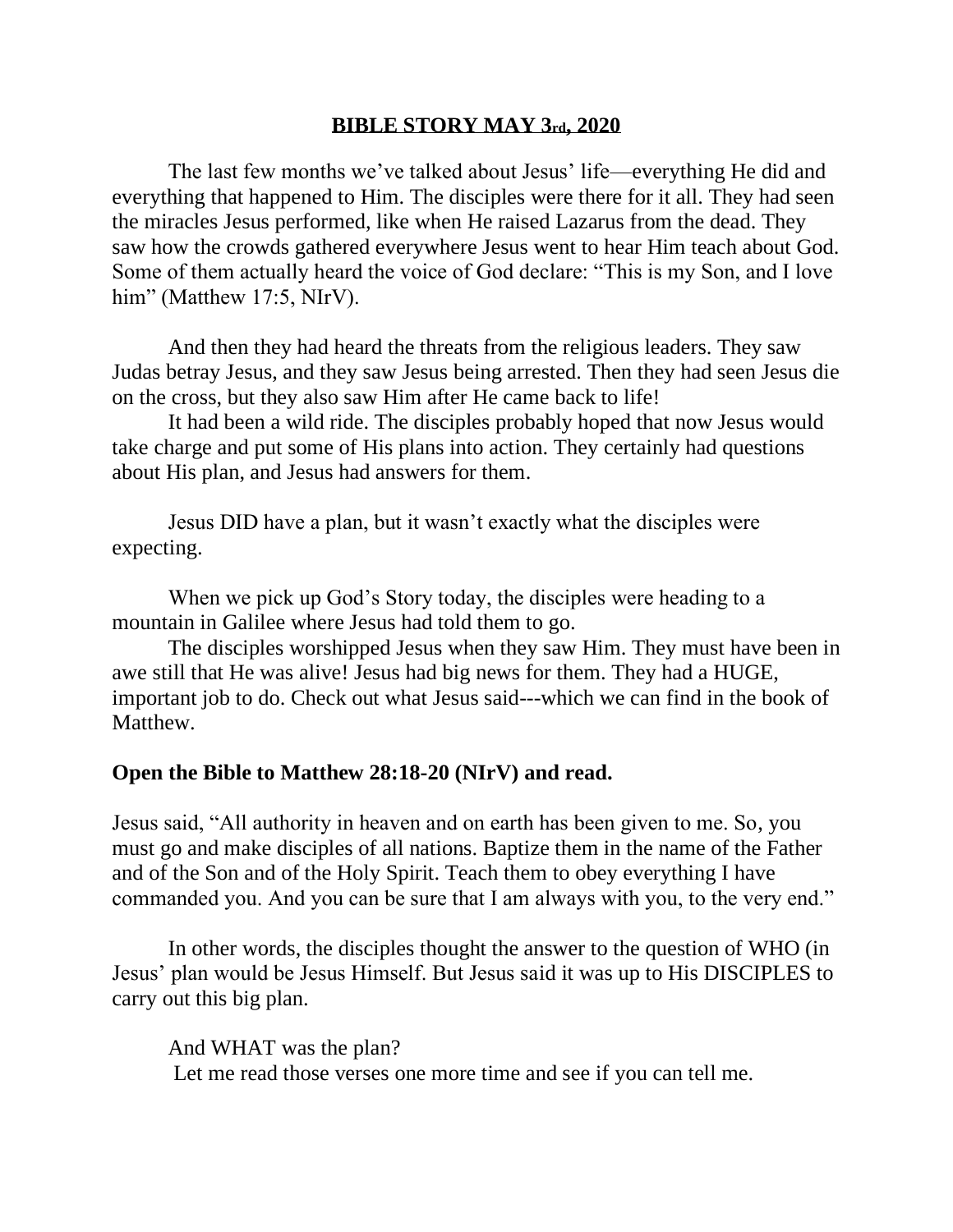# **Open the Bible to Matthew 28:18-20 (NIrV) and read.**

Jesus said, "All authority in heaven and on earth has been given to me. So, you must go and make disciples of all nations. Baptize them in the name of the Father and of the Son and of the Holy Spirit. Teach them to obey everything I have commanded you. And you can be sure that I am always with you, to the very end."

Jesus wanted them spread the word about Him and let everyone know that He was the Savior God had promised.

Jesus continued to spend time with His disciples and reveal more about His plan for the world. One day, Jesus led them to a hill outside Jerusalem, near Bethany. They shared a meal together, and Jesus shared some important words with them. Listen to how Luke described the scene in the book of Acts

## **Open the Bible to Acts 1:4-5 (NIrV) and read.**

"One day Jesus was eating with them. He gave them a command. "Do not leave Jerusalem," he said. "Wait for the gift my Father promised. You have heard me talk about it. John baptized with water. But in a few days you will be baptized with the Holy Spirit."

Yes, the gift was the Holy Spirit. You might be wondering what that actually means. What, exactly, is the Holy Spirit? How it could be a gift? Well, the disciples had some questions about it all, too. Listen to what they asked next.

# **Open the Bible to Acts 1:6 (NIrV) and read.**

"Lord," they said, "are you going to give the kingdom back to Israel now?"

The disciples still thought that Jesus had come to set up a powerful kingdom here on earth. They didn't fully understand that He had come to be our Savior and give us the promise of eternal life.

In other words, the reason Jesus wanted the disciples to tell everyone about Him wasn't so that He would become popular or live as king of the whole earth.

Jesus wanted others to know about Him so that they, too, could put their trust in Him and so that they could have a relationship with God that would last forever.

Jesus continued explaining to His followers exactly what He wanted them to do. Here's what He said: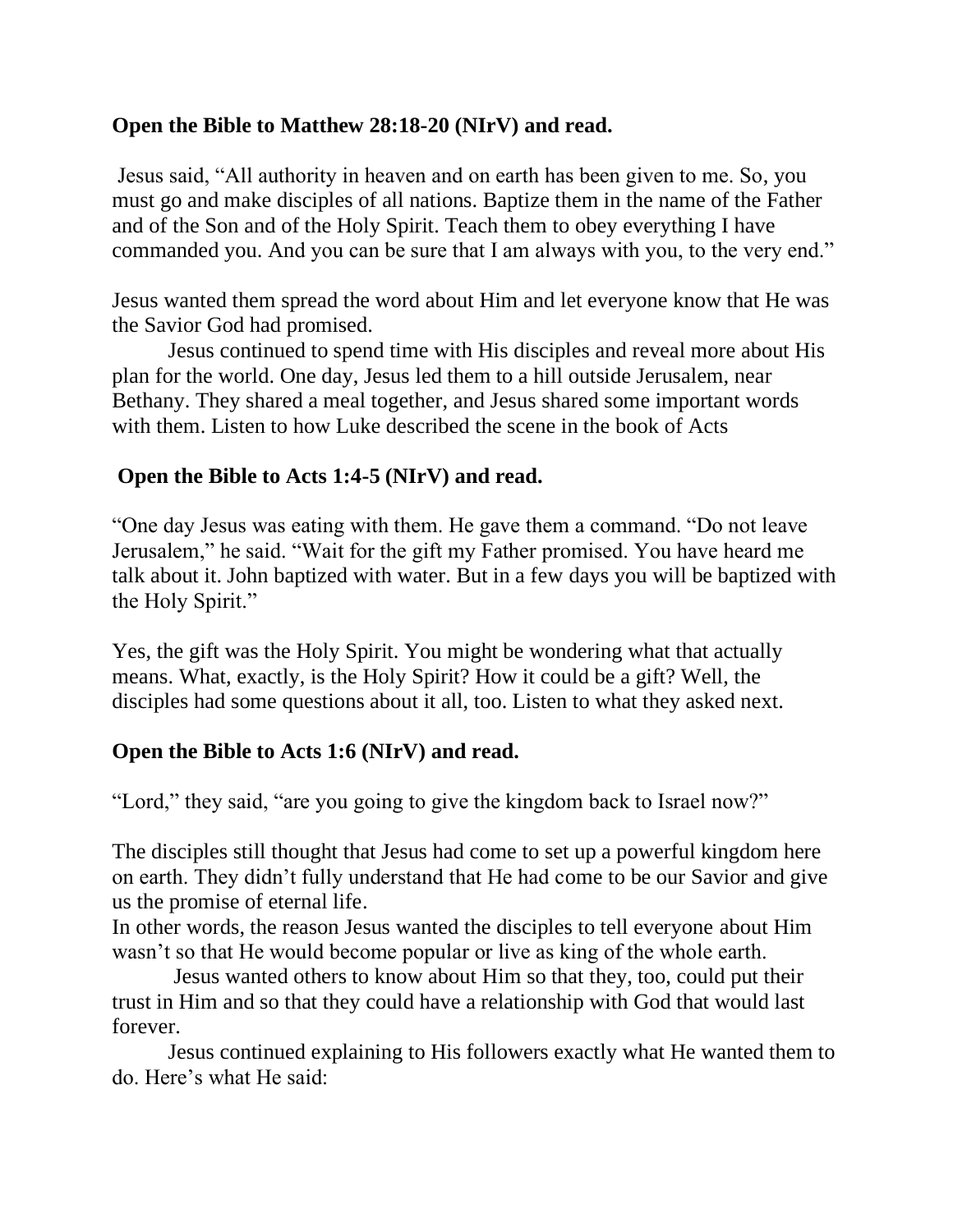## **Open the Bible to Acts 1:8 (NIrV) and read**.

"You will receive power when the Holy Spirit comes on you. Then you will tell people about me in Jerusalem, and in all Judea and Samaria. And you will even tell other people about me from one end of the earth to the other."

Jesus wanted His disciples to spread word of His death and resurrection from one end of the earth to the other. Just like that, Jesus had given His disciples all they needed to know to put His plan into action. Jesus had done what He had come to do, and it was time for Him to return to heaven to be with God.

Listen to how Luke describes the scene.

## **Open the Bible to Acts 1:9-11 (NIrV) and read**.

"After Jesus said this—about the Holy Spirit—he was taken up to heaven. The apostles watched until a cloud hid him from their sight. While he was going up, they kept on looking at the sky. Suddenly two men dressed in white clothing stood beside them. "Men of Galilee," they said, "why do you stand here looking at the sky? Jesus has been taken away from you into heaven. But he will come back in the same way you saw him go."

Yes—just like that, Jesus was taken into heaven.

Wow. Jesus had given His followers what seemed to be an impossible job: to share His story and His love in every nation across the entire world! It was a huge task for these few people to take on. But Jesus had given them everything they needed to know.

Still, I imagine the disciples still had one lingering question, and it's the missing piece to our plan here, too.

#### HOW?

Technically Jesus had told them HOW they could accomplish their mission: with the gift of the Holy Spirit. But no one actually knew what the Holy Spirit was at this point, how they would receive it, or how it would actually help them. There were still a lot of question marks to this part of the plan.

For now, the disciples waited in Jerusalem like Jesus had said they should. Soon, God would give them exactly what they needed to not only start the job but also to keep going. God offers the same thing to us, too.